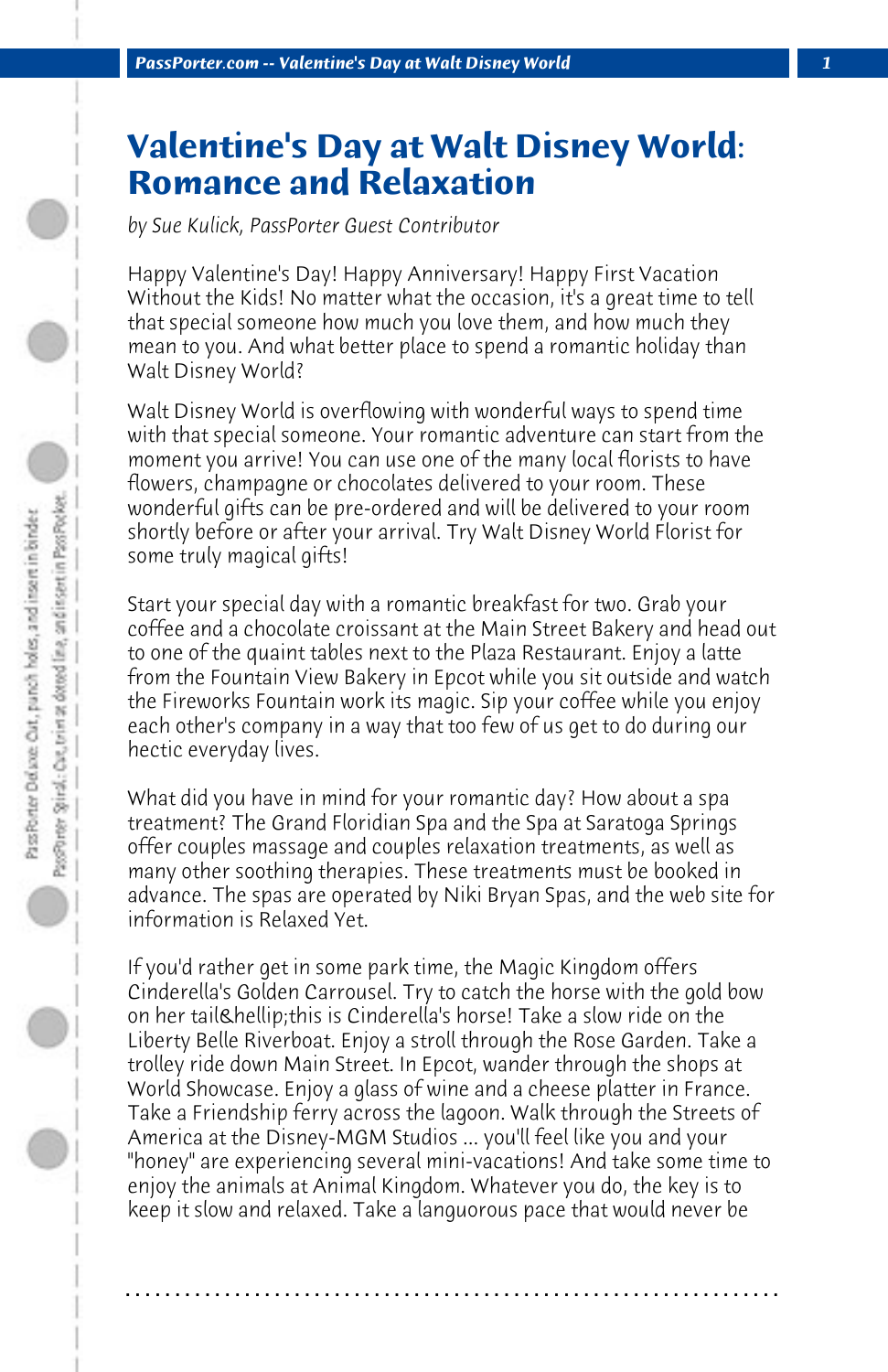possible when on a family, commando vacation!

Did you know that Walt Disney World offers Horse and Carriage Rides? You can enjoy these at Port Orleans, Fort Wilderness and Saratoga Springs! You get a romantic ride for the two of you along the pathways of the resort. Your driver is knowledgeable and competent, and the horses are beautiful, well trained and well cared for. There's a blanket in the carriage if you and your sweetie want to snuggle up. These fill up fast, so reserve early at 407-WDW-PLAY.

Night is falling on your romantic day, and you need a place to watch the sunset. You can take the monorail over to the Contemporary (ask to ride in the front) and watch the sunset from the Bay Marina. You can head over to the Polynesian and watch the sunset from the beach, or, my personal favorite, you can make an Advanced Dining Reservation for dinner at Cinderella's Royal Table and watch the sunset from a table by the stained glass windows overlooking the Magic Kingdom. Of course, Cinderella's Royal Table is not the only place for a special dinner for two. Try Artist Point at Wilderness Lodge, and ask for a window table. California Grill at The Contemporary offers great food as well as spectacular views. San Angel Inn, in Epcot's Mexico, lets you dine in an "open air" Mexican plaza with a million stars overhead, and the Yacht Club's Yachtsman Steakhouse offers the ultra-indulgent chateaubriand for two!

After dinner, you definitely want to see fireworks. Disney fireworks that is! And what better way to see them then a Specialty Cruise? These should be booked 90 days in advance, especially the Illuminations cruises. These are extremely popular and sometimes difficult to book, but they are well worth it. The cruise is booked per boat, not per person, so you're sure to have a romantic cruise for two (plus the skipper, of course)! There is no better way to watch either Wishes or Illuminations than with the one you love on a specialty cruise at Walt Disney World!

Still not ready to call it a night? We love a nightcap at one of the many resort lounges. Our personal favorites are Territory Lounge (Wilderness Lodge), The Belle Vue Room (Boardwalk) and the Outer Rim (Contemporary). Martha's Vineyard (Beach Club) is another romantic lounge, and Francisco's (Coronado Springs) makes a great margarita.

Your romantic day is coming to an end. Take the bus back to your resort and take a slow stroll, hand-in-hand, around the grounds. Stroll the beach at the Poly, wander around the lagoon at Coronado Springs, and enjoy the beautiful view at the Boardwalk. I think you'll agree that Walt Disney World is the place to be for a romantic and lovely getaway!

**. . . . . . . . . . . . . . . . . . . . . . . . . . . . . . . . . . . . . . . . . . . . . . . . . . . . . . . . . . . . . . . . . .**